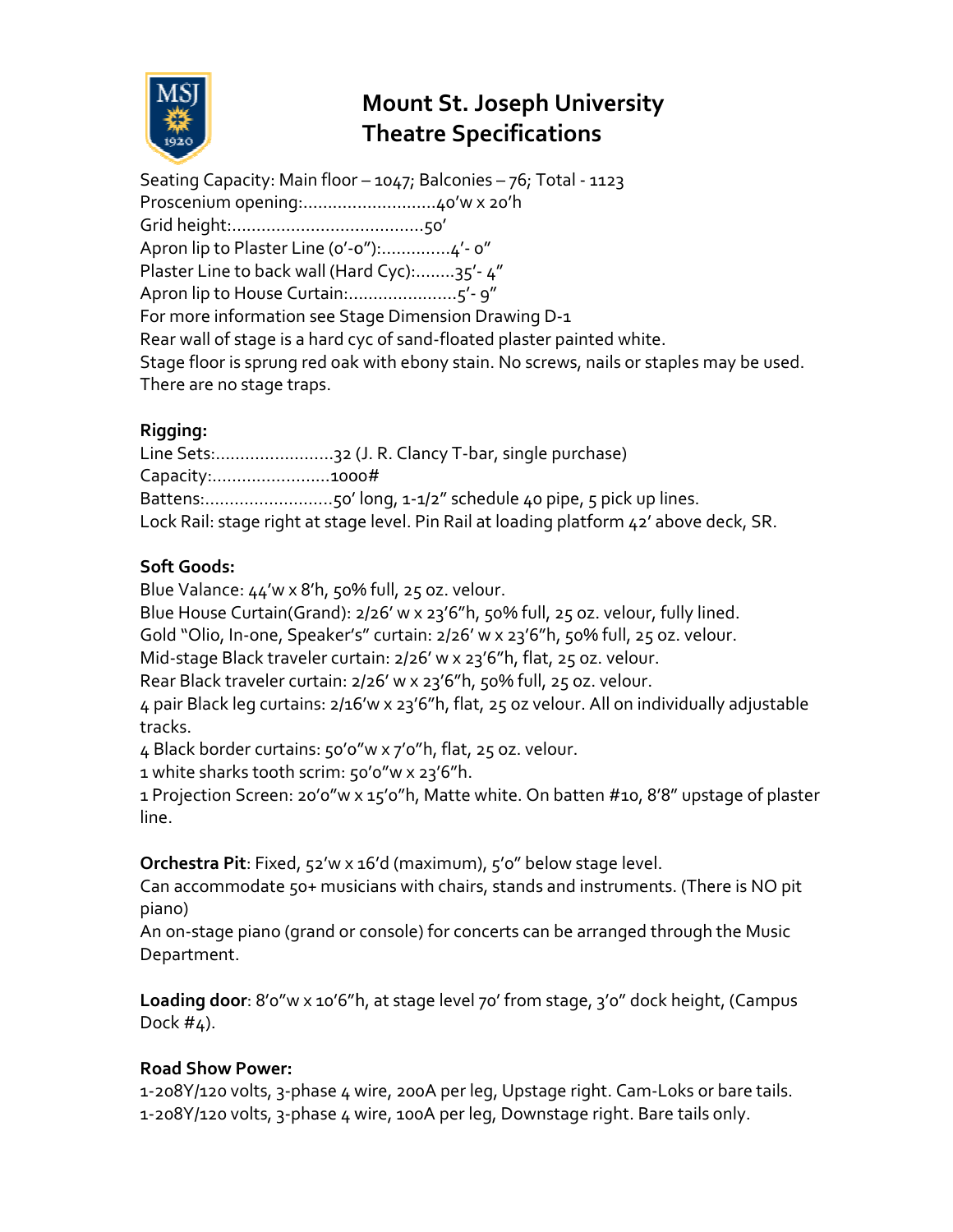#### **Lighting**:

Control: ETC Ion, dual touch screen monitors, located in lighting booth, center balcony level. Wireless remote iPad available.

12 preset push button station & houselight controls in SM Desk, stage right. Dimmers: Strand CD80, 204 – 2.4KW, stage circuits; 6-2.4KW, houselights. Instruments: (The majority of inventory is pre-hung to the House Lighting Plot, L-1. Extras are shown in parenthesis)

4 - 4-1/2" x 6-1/2" (50˚) ellipsoidal, 575w (Strand Leko & SL) 22 (5) - 6" x 9" (36/40˚) ellipsoidal, 575 or 750w (Strand Leko, SL, Altman) 26 (4) - 6" x 12" (26/30˚) ellipsoidal, 575 or 750w (Strand Leko, SL, Altman) 32 - 19˚ ellipsoidal, 575w (Strand SL) 20 - 15˚ ellipsoidal, 1000w (Strand Leko) 4 - 10˚ ellipsoidal, 575w (Strand SL) 4 – 4-1/2" zoom ellipsoidal, 500w (Altman) 4 – 6" zoom ellipsoidal, 1000w (Strand) 4 – 8" x 9" ellipsoidal, 1000w (Capitol/Altman) 22 – 6" Fresnel, 750w (Strand) 16 – Par 64, 1000w MFL (L & E) 2 – High End Systems Technobeam 3 – Pipes, each with 7 LED wash lights. (Chauvet Colorado3, RGBW) 8 – LED Cyc Lights. (Altman Spectracyc 200, RGBA)

8 – LED Cyc Ground Row lights (portable) (Altman Spectracyc 100, RGBA)

2 – Lycian Superstar follow spots, 1200w HMI

All lighting instruments, outlets and cables use 3 pin stage connectors. (Except LEDs)

**Intercom:** Clear-Com, 2 channel. Outlets SR, SL, SM desk, light booth(main station), spotlights(2), sound booth, pit, FOH catwalk, amplifier room. Two wireless beltpacks available.

**Video System:** Camera at balcony displays full stage view on monitors at stage manager's desk and in dressing room area.

## **Main (Concert) Sound System:**

Left/Center/Right system with speaker clusters flown over proscenium.

Refer to Sound System Block Diagram SS-4R for equipment and connection details.

Console: Yamaha IM8-24. 24 mono, 4 stereo inputs, 8 groups, 8 Aux., 4 Matrix, Left, Right and Mono outputs. 1/8" stereo input available.

Sound booth on balcony level, house right.

Speaker Clusters(3): JBL VRX Line Arrays, 2 way + subwoofers.

18 microphone lines from stage to balcony sound booth.

11 send lines from sound booth patch bay to amplifier rack in stage right storage room.

PC in sound booth for playback, can accept USB input.

CD, Mini-Disk and cassette players available.

Monitor speakers:

Floor wedges:  $3$  – Cerwin-Vega 12" 2 way,  $2$  – Yamaha 15" 2-way. Side Fills: 2 – Yamaha 15" 2-way.